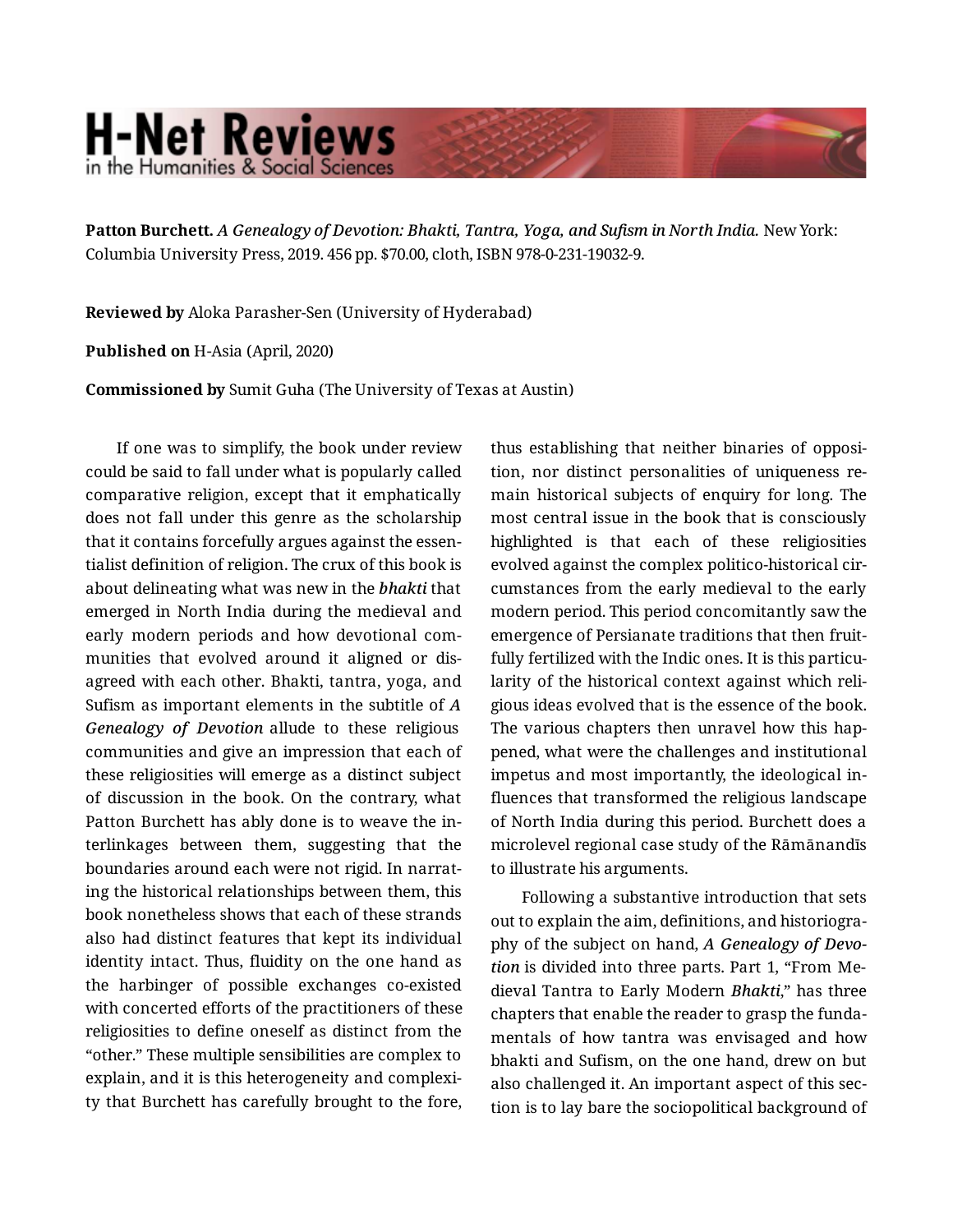Sultanate and Mughal India, which were witness to these changes. Part 2, "Yogis, Poets and a New *Bhakti* Sensibility in Mughal India," also has three chapters, each of which has a special focus on the Rāmānandī *bhakta*s that is the case study taken up by Burchett. Thus, based on primary sources and with a fine reading of the particular regional context in which the Rāmānandīs challenged the tantric yogis to give rise to their own bhakti sensi‐ bility, we have before us an in-depth reading of their lineages and their contribution to defining bhakti of the sixteenth and seventeenth centuries. In part 3, "The Devotee Versus the Tantrika," with two chapters, the central theme of the book is wo‐ ven together to highlight the tantra yoga elements in bhakti poetry as well as unquestionably argue that the bhakti that triumphed was one that had what Burchett calls a "Sufi inflection" and it was this bhakti religion that continued well into mod‐ ern times.

It is worthwhile to bring forth for discussion three issues that keep Burchett's narrative of the history of religion in medieval and early modern North India apart from other individual studies on themes around bhakti, tantra, yoga, and Sufism. The first is the issue of how tantra and particularly bhakti should be defined. He moves away from the generally accepted readings of their definition, which tend to give them a self-contained and static meaning. To elaborate on this he first dismisses the earlier meanings generated initially by the Orien‐ talists of bhakti as "rational" and "religion" and tantra as "magic" and "superstition" as under‐ stood through the prism of Protestant Christian leanings. While this is necessary to see the crucial links between the two strands of Indian beliefs, it also emphatically enables Burchett to argue that bhakti should not be seen merely as personal de‐ votion or a "movement" but critically as "embod‐ ied practices" (p. 6) that were validated through ideas, memories, poetry, performances, and so on and which constantly circulated among their prac‐ titioners in the public domain: "In more specific terms *bhakti i*n this narrative account is under‐

stood first and foremost as an intimate and loving devotion with the divine alongside other devotees (*bhakta*s) meeting in spiritual togetherness (*sat‐ sang*). The devotee goes through all the emotions of love as at times being passionate (*mādhurya*) or in painful separation (*viraha*)" (pp. 2-3). These ideas are put forth with an intense reading of earlier scholarly works and their critical acceptance or rejection buttressed with his research findings.

The second issue that then emerges after eluci‐ dating the way bhakti should be understood is to explain the complex relationship between tantra and bhakti. The former was well established as a form of worship during the early medieval period and had had consistent patronage of the ruling elite. It had perfected the ideal of yoga and asceti‐ cism that the early bhaktas continued to draw on. Over a period of time, the bhakti strand of religiosi‐ ty began to place itself in stark contrast to what the tantric yogis practiced and propagated. It is the fluidity with which some of the bhakti practices continued to draw on tantra, while, at the same time, beginning to question its modes of individual salvation that had been perfected by the Nāth yo‐ gis. It is the different forms of yoga (*laya* versus *hatha*) and their approaches to the divine, which these two strands of religiosity espoused, that dis‐ tinguished them from each other. The author brings forth these differences and concludes to es‐ tablish how a contradictory relationship between the two existed. It is further pointed out that it was only during the later medieval period that the dif‐ ference between the two strands of North Indian religiosity become clear. In other words, the shift from the political patronage, institutional forms, and symbols of tantric Śaivism and Śāktism to a new, clearly established sociopolitical environ‐ ment that enabled the formation of Vaișņava com‐ munities took place by the seventeenth century. Burchett's contribution in this area has been to sift out the underlying features that allowed yogic and ascetic practices to define the bhakti monastic or‐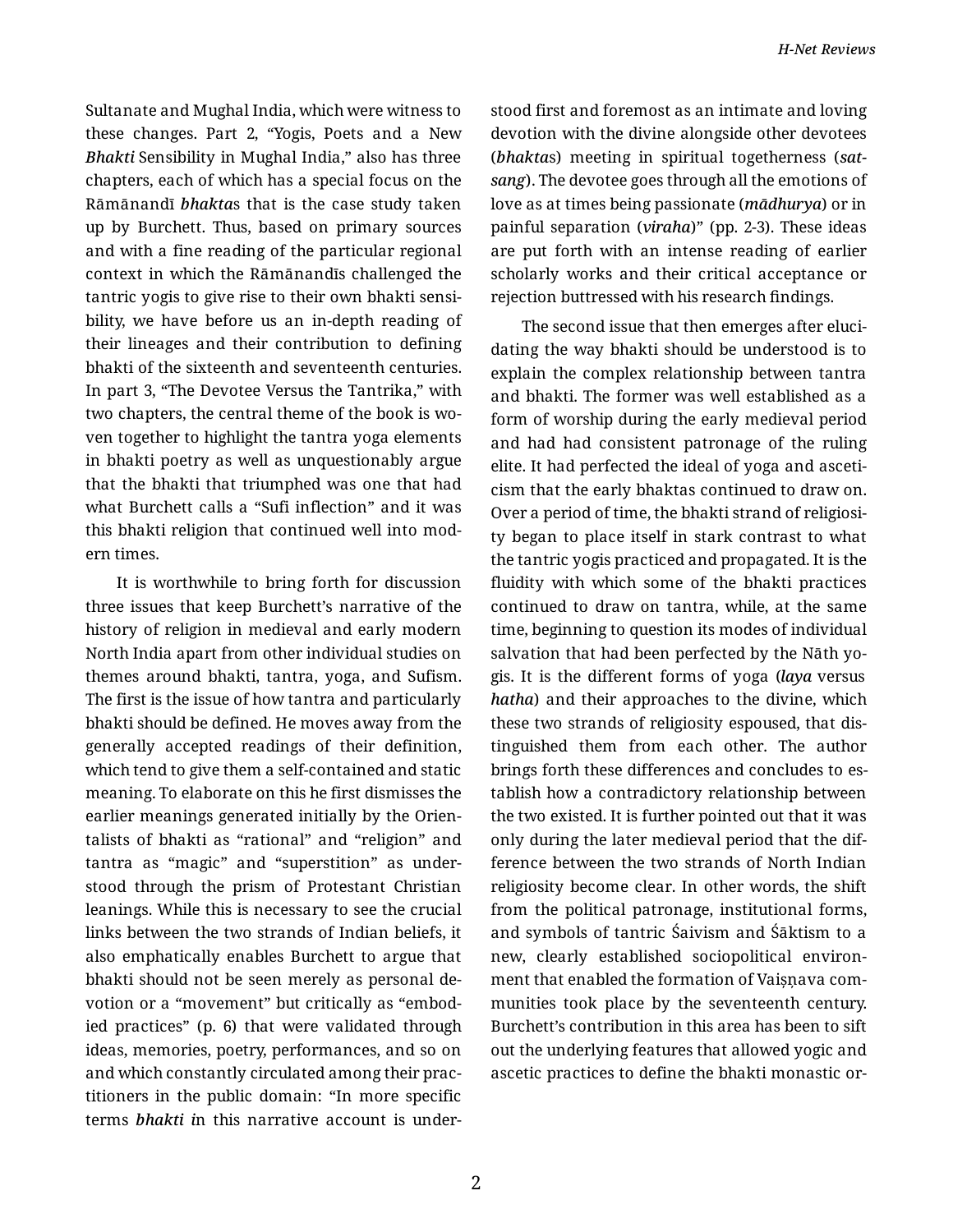ders as exemplified in his case study of the Rāmā‐ nandīs and the particular figure of Agradās.

The third issue of considerable importance that Burchett raises concerns the Sufi impact on the bhakti tradition, though he notes that in some ways both were indebted, even though indirectly, to the yoga element of tantra in their own respec‐ tive evolution. His major argument in this regard is that the way that North Indian *bhakti* finally emerged in the early modern period had a lot to do with what he calls a "Sufi inflection" of bhakti and its essential features. In more traditional interpre‐ tations, bhakti in India is seen to have gradually evolved responding to various strands of religious thought within the Indic context from ancient times with its spread regionally all over India. Burchett's attempt has been to see the evolution of a particular bhakti in the regional context of east‐ ern Rajasthan and against the Mughal Rajput so‐ ciopolitical setting that enabled Sufi elements to impact the new bhakti sensibilities in various ways. He initiates this discussion against the back‐ ground of the Sultanate and Mughal rule in chap‐ ters 2 and 3, where he introduces to the readers how the new, shared Indo-Persian culture spread and alongside which there was also the spread of popular Sufi sensibilities. How the Sufi "inflection" penetrated the particular bhakti of this period is elaborated by Burchett in chapter 8 with a com‐ parative analysis of both bhakti and Sufi litera‐ tures, which enables him to suggest that they not only had a shared conception of God but also had similar performative and communal forms of col‐ lective religious behavior that contributed to com‐ mon devotional sensibilities. To make his point he emphatically writes: "We need to understand the literary-performative environment that arose dur‐ ing this period and, in particular, the role that Sufis played in forging a certain emotional-aesthetic culture that resonated powerfully with, and was influential in, the development of *bhakti* in North India" (p. 83).

Taking a look at the larger picture that emerges from this study, it needs to be stressed that in both the case of the evolution of bhakti and the Sufi tradition in India of this period, the local and regional contexts have to be underlined and this has indeed been done by the author. Burchett has brought before us sources that were located in par‐ ticular contexts and most importantly, based on individual seekers of the divine in both traditions. It was thus dialogues between individuals and their local settings that defined the parameters of the exchanges that took place. Therefore, it is very difficult to authoritatively pinpoint and attribute the origins of these devotional sensibilities to one group or the other. Rather, one would like to see the book actually discussing multivocal sources of authority that in some cases agreed with each oth‐ er while in others, disagreed and distanced them‐ selves from each other. In other words, this book has delineated terrains of engagement at the first instance between individuals and then between larger communities of believers that projected net‐ works of relations that cannot find a single authoritative voice. I see in this effort then a study that informs us about how religious communities were in a continual state of negotiating plurality during a period of dramatic sociopolitical change in North India. There was no option other than to redefine the "self" vis-à-vis the "other" in a rela‐ tionship of understanding and not dependence for all religiosities concerned.

*A Genealogy of Devotion* successfully breaks from an Orientalist definition of religion that un‐ derstands it within rigid frames of seeking "ori‐ gins" and "influences" in a way that poses different strands of religiosity in competition with each oth‐ er. Instead, what it suggests is that origins of reli‐ gious traditions as formulated by its participants co-existed with ever-changing "factual" beginnings that need to be historically contextualized.

In an interesting essay Carl Ernst suggests that what he calls the "the polythetic approach to reli‐ gion" enables scholars to avoid essentialist di‐